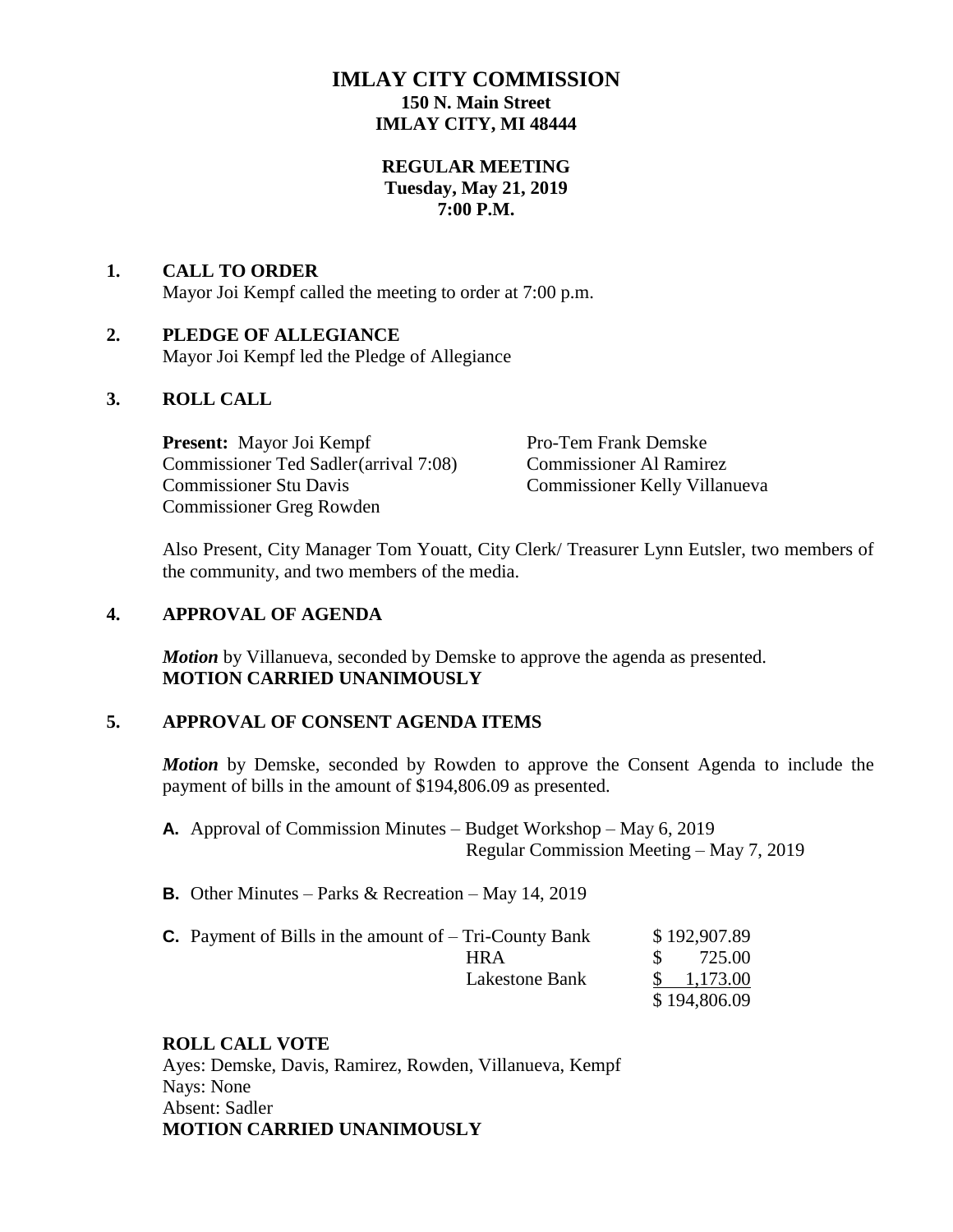## **6. CITIZENS FROM THE FLOOR**

Allen Rosenbaum – Commends our Police Department under Chief Pike's leadership. Pastor Dave Forsberg – Introduced himself as the new Pastor for the First Congregational Church.

## **7. PUBLIC HEARING – Budget 2019-2020**

Mayor Kempf opened the Public Hearing at 7:10pm

*Motion* by Ramirez, seconded by Davis that all notices and publications be entered into the record as presented. **MOTION CARRIED UNANIMOUSLY**

City Manager Tom Youatt went over the budget and stated that the City is in good shape. The Estimated Revenues budget is \$7,310,000.00 with Expenses at \$7,184,000.00. Youatt recommended that the Board rescind the \$10,000 Line item approved at the last meeting and that the City open a new Savings account and make a deposit from the Fund Balance in the amount of \$100,000.00.

*Motion* by Davis, seconded by Demske to close the Public Hearing. **MOTION CARRIED UNANIMOUSLY**

Mayor Kempf closed the Public Hearing at 7:26pm

# **8. OLD BUSINESS**

## **A. SPICER GROUP INVOICE- Water Main Extension – Deshano Project**

John Olsen, Spicer Project Engineer, explained to the Commission why the water main portion of the project was over budget and answered Commission questions regarding same.

*Motion* by Demske, seconded by Sadler to approve payment to the Spicer Group in the amount of \$6,894.00 as presented.

**ROLL CALL VOTE** Ayes: Davis, Ramirez, Rowden, Sadler, Villanueva, Demske, Kempf Nays: None **MOTION CARRIED UNANIMOUSLY**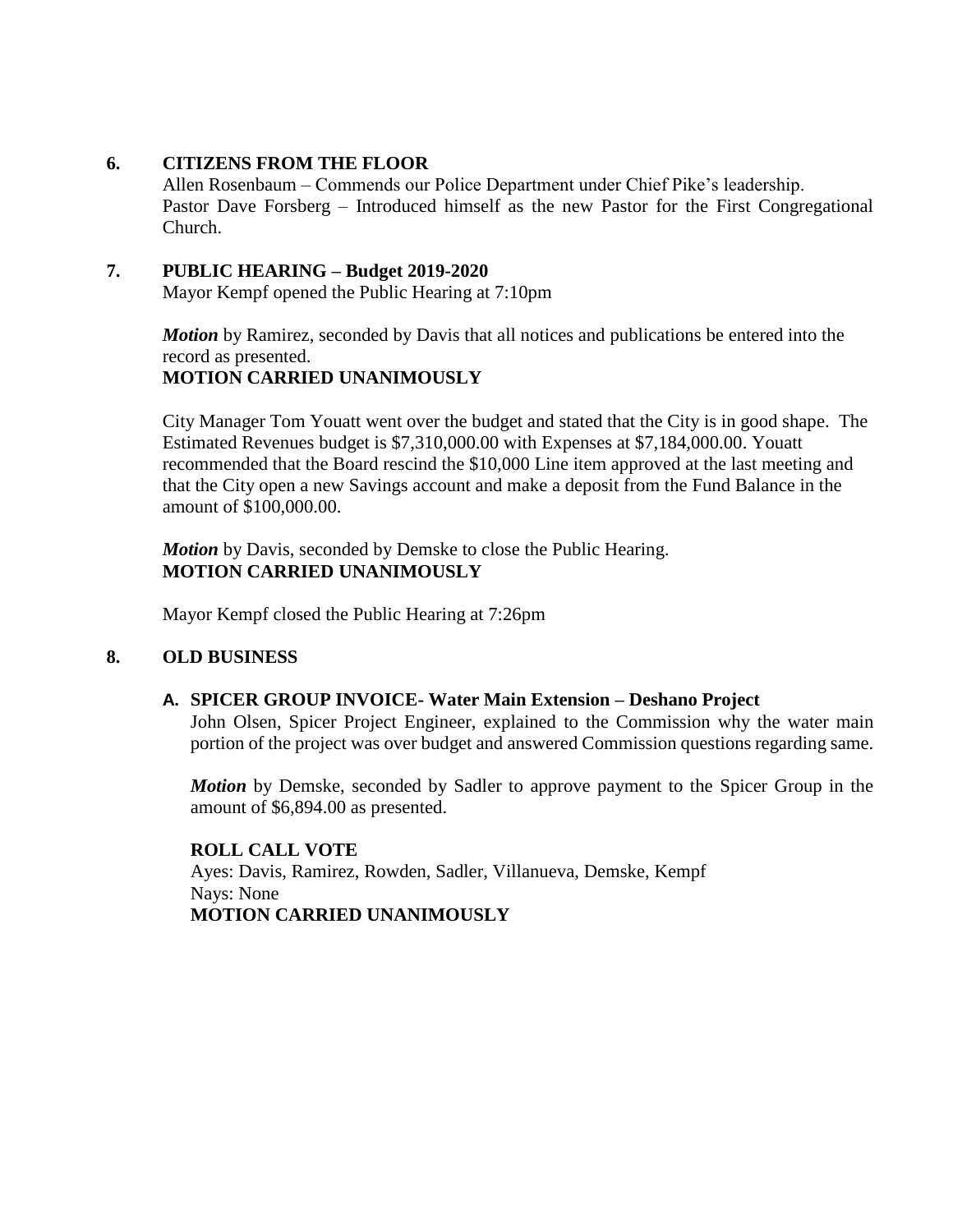#### **9. NEW BUSINESS**

#### **A. Approval of Budget 2019-2020**

*Motion* by Davis, seconded by Sadler to rescind line item in the Fire Department for \$10,000 for a new Fire truck.

## **ROLL CALL VOTE**

Ayes: Ramirez, Rowden, Sadler, Villanueva, Demske, Davis, Kempf Nays: None **MOTION CARRIED UNANIMOUSLY**

*Motion* by Demske, seconded by Ramirez to approve the 2019-2020 budget as presented.

## **ROLL CALL VOTE** Ayes: Rowden, Sadler, Villanueva, Demske, Davis, Ramirez, Kempf Nays: None **MOTION CARRIED UNANIMOUSLY**

*Motion* by Davis, seconded by Demske to establish a savings account for the future purchase of a new fire truck, and to move \$100,000.00 from Fund Balance of the General Fund to the savings account.

## **ROLL CALL VOTE**

Ayes: Sadler, Villanueva, Demske, Davis, Ramirez, Rowden, Kempf Nays: None **MOTION CARRIED UNANIMOUSLY**

## **B. Employee Pay Rate Recommendations**

*Motion* by Demske, seconded by Davis to approve the 2019-2020 Pay Rate recommendations as presented.

## **ROLL CALL VOTE**

Ayes: Villanueva, Demske, Davis, Ramirez, Rowden, Sadler, Kempf Nays: None **MOTION CARRIED UNANIMOUSLY**

## **C. Reappoint Walt Bargen, Sam Galiana, Kelly Villanueva, and Justin Herbert to the Downtown Development Authority.**

*Motion* by Ramirez, seconded by Davis to reappoint Walt Bargen, Sam Galiana, Kelly Villanueva, and Justin Herbert to the Downtown Development Authority Board with the term expiring June 2023. **MOTION CARRIED UNANIMOUSLY**

## **D. Reappoint Lois Rheaume to the Parks & Recreation Board**

*Motion* by Demske, seconded by Davis to reappoint Lois Rheaume to the Parks & Recreation Board with the term expiring June 2021. **MOTION CARRIED UNANIMOUSLY**